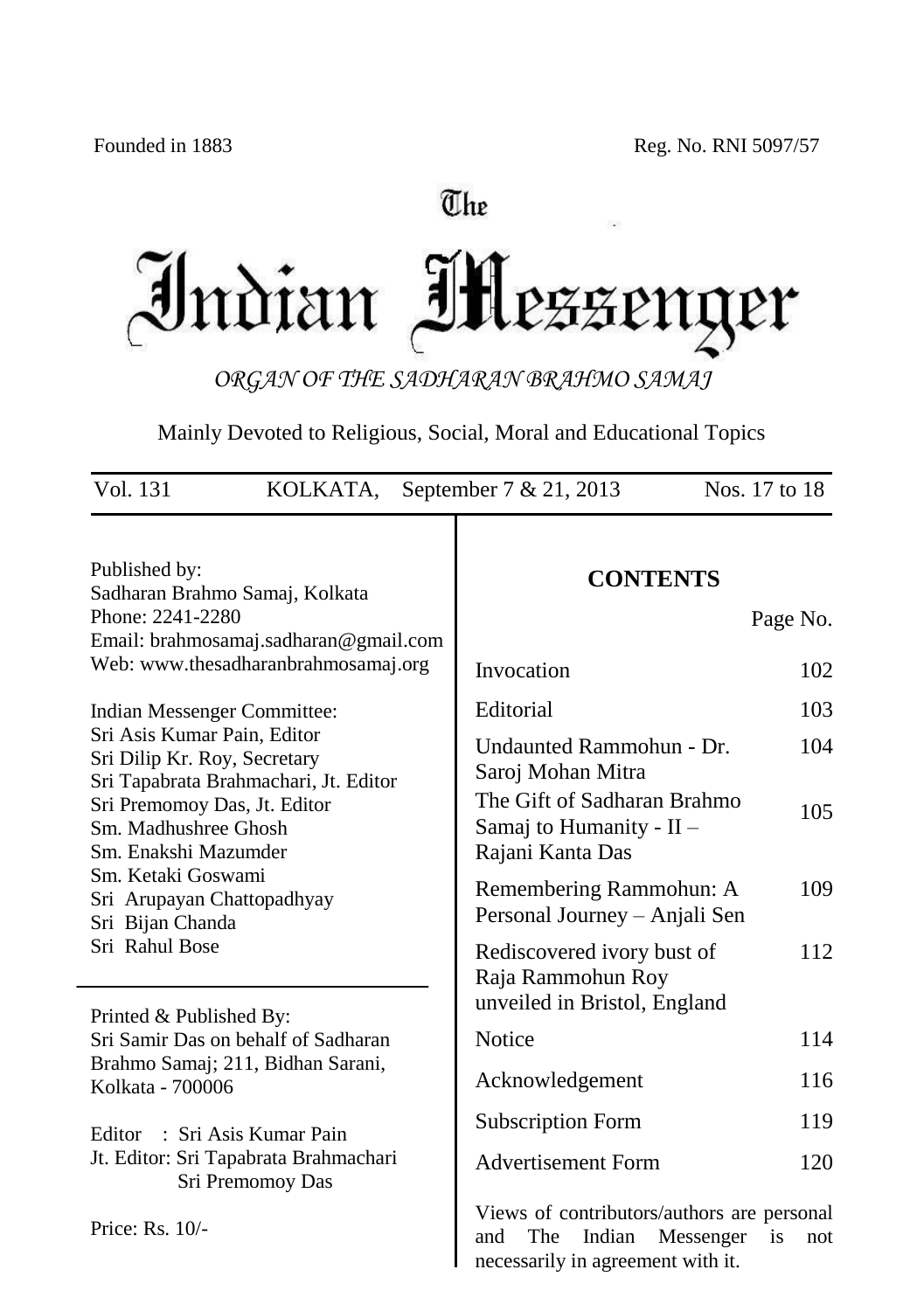# **INVOCATION**

 The tidal wave of deeper souls Unto our inmost being rolls And lifts us unawares Out of all meaner cores

 *- Emerson*

\* \* \* \* \*

 Let us wait for a little while, and those whose eyes are turned to God and eternity, the longest life is but a little while,- let us wait then in faith hope and charity; these shall abide but the greatest of these is charity.

 *- Max Mueller*

\* \* \* \* \*

The true way of serving God is to do good to man.

 *- Rammohun Roy*

\* \* \* \* \*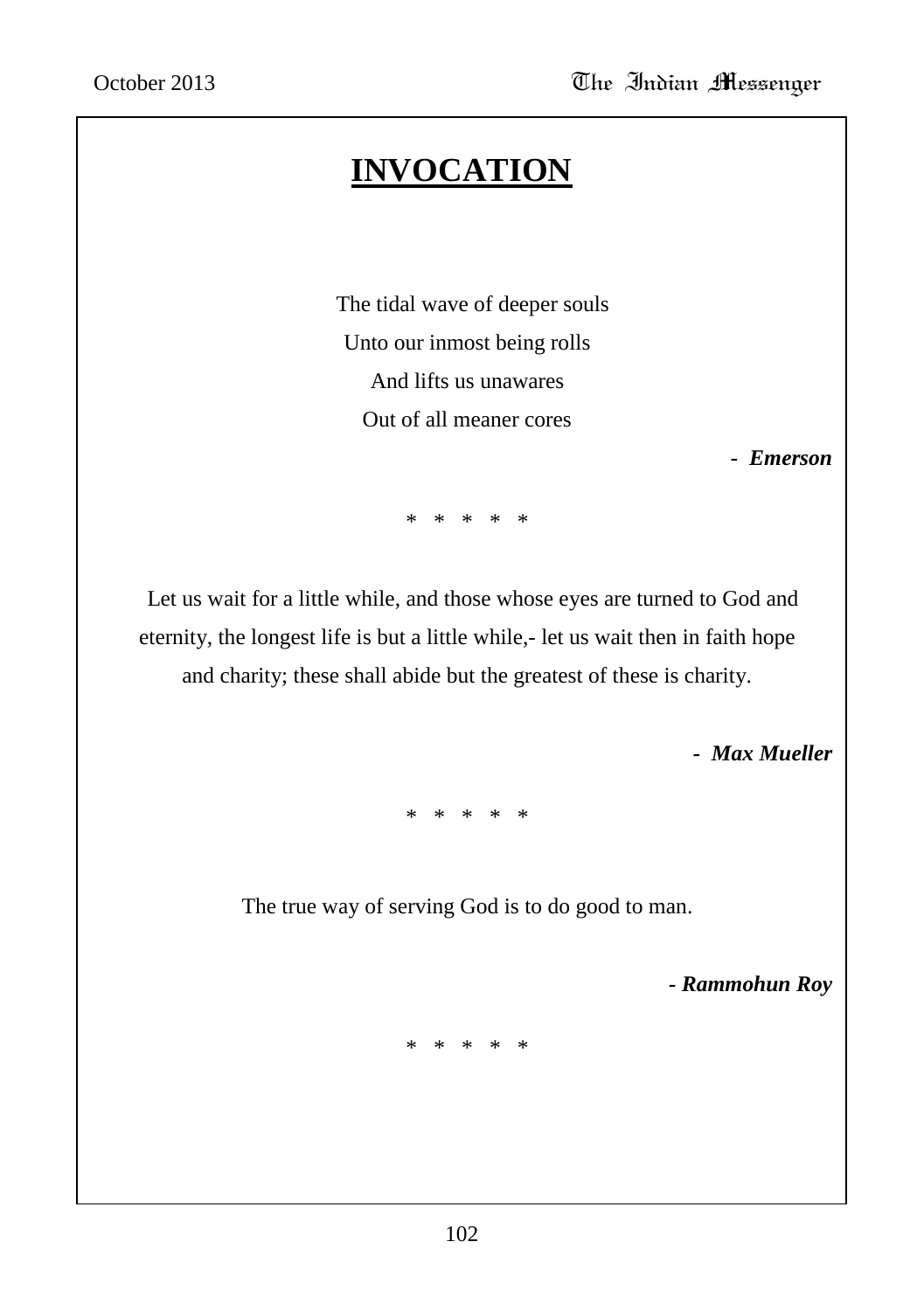# **Editorial**

A schoolof thought had observed that the origin of God and religion lay in fear. The primitive man was afraid of everything known and unknown. The unknown he was more afraid of because he could not either see it nor explain it.The believers, however, have rejected this atheistic concept. But the element of awe and wonder became a part of their idea of the Devine spirit and divinity, disregarding the humanistic theory where God has no place.In a recent article published in The Statesman (18-10-13) FrankFureti has, among other things, stated that the true believer, according to Indo-Christian tradition is required to have towards God a sense of awe and wonder………through the medium of religion. Kenopanishad also says " Out of fear for Him fire gives heat, out of fear for Him the sun shines, out of fear for Him………………

Let us who are ordinary mortals, leave aside the debate on the causation of awe and wonder and derive sweet joy and happiness within the recesses of our heart from the RASASWARUP ( Sweetness indeed) who pervades our world.

The second of October 1869 is a memorable day in Indian history. On this day Mohandas Karamchand Gandhi or Mahatma Gandhi one of the greatest freedom fighters and political leaders and the universally accepted icon of truth and ahimsa was born. We pay respectful homage to his memory.

On 2nd October this year as in previous years the Medical aid Committee of the Samaj had organized a medical camp at our Sitanath Bakshi Rural Eye Care Center in Balampur, Kharagpur. However this had to be postponed due to a cyclonic storm and heavy rainfall. It will be held later on at a convenient date and time.

The usual social and spiritual activities of the Samaj were performed with due dedication.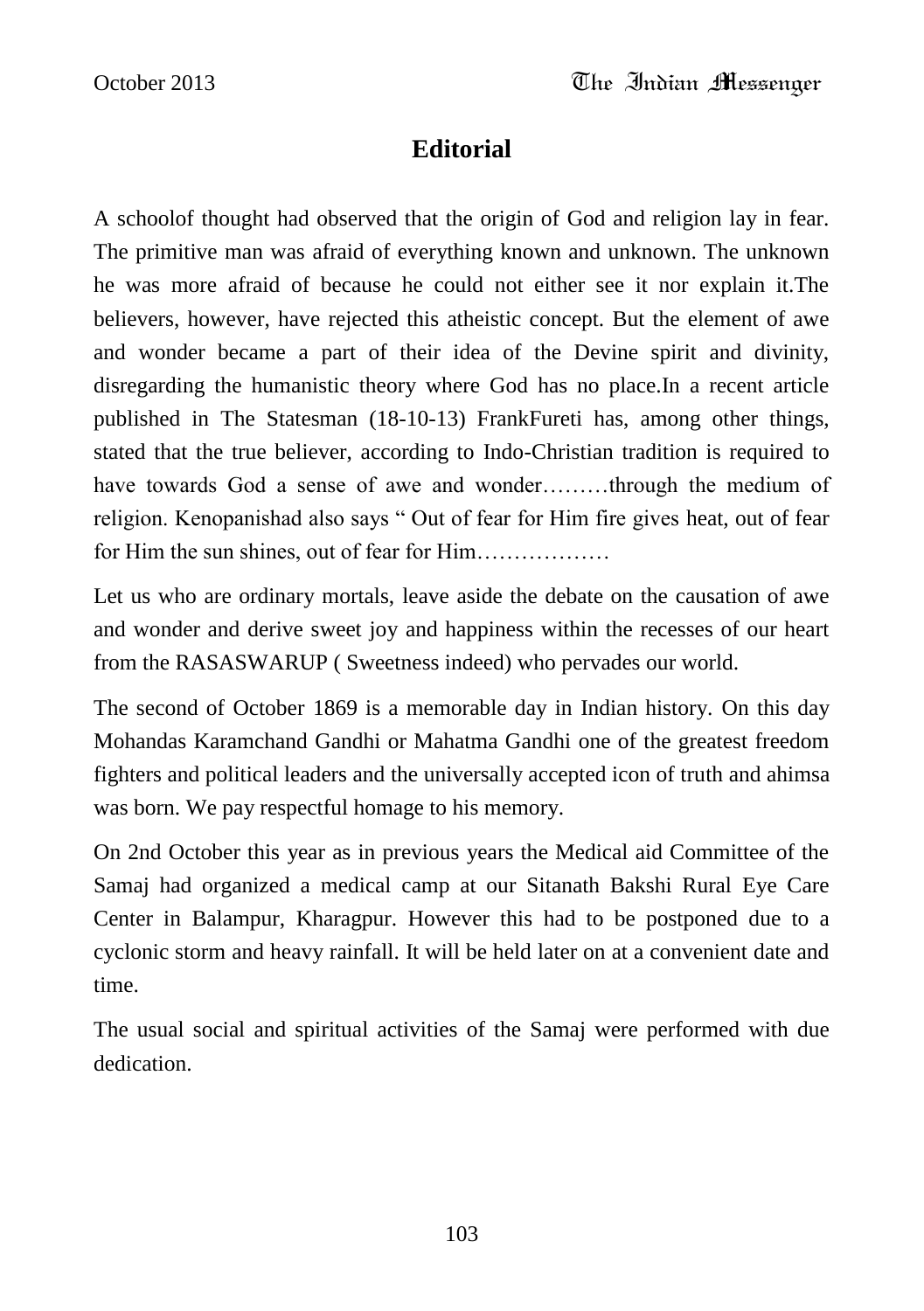## **Undaunted Rammohun**

Dr. Saroj Mohan Mitra

The famous author Rev. John Foster resided in a house adjacent to Stapleton Grove. He was not well disposed towards Raja for some reason another. But later when he came to know Rammohun he was charmed. Foster said that Rammohun personality was cheerful and pleasant. He was simple well-manner and friendly. They dispersed Indian Philosophy and political social and ethical norms of Indians.

Raja met Miss Carpenter at Bristol. The biographer of Miss Carpenter wrote that Rammohun sowed the seeds of Indian welfare in Miss Carpenter mind many erudite personalities were invited at Stapleton Grove on 11th September for a meeting with Raja. Dr. Carpenter says that discussions were held at length on socio-religious condition in India and tenets of Indian philosophy. Raja stood for three hours and answered the question asked all were amazed at this argumentative Indian.

Raja"s physical condition deteriorated every moment on 27th September. His pulse was mining. His respiration was very rapid at frequent intervals. Miss Hare Sat on a chair and continued weeping. The child Rajaram sat beside holding Raja"s hands. It was a Friday. Raja breathed his last at 2-55 am. At night. Ramratna Knelt down beside him holding his chin. Miss Hare, child Rajaram, Miss Kidell, Mr. Hare, Miss Castle, mother of Estolin, Ramhard and a few servants were present. The moon was shining outside. The rural area outside was silent. Rammohun departed on a foreign soil despite all care and attention of foreigners by his side. He had decided to engage in many achirties on refress to his home land. But that was not to be. The work that he had decided to follow up remained unfulfilled. He took up one challenge after one during his life time. He nevr accepted defeat. He deftly took up and completed every task. He died in full glory with unstinted love and adoration from foreigners even though he did not get the acceptance and admiration he deserved from his countrymen.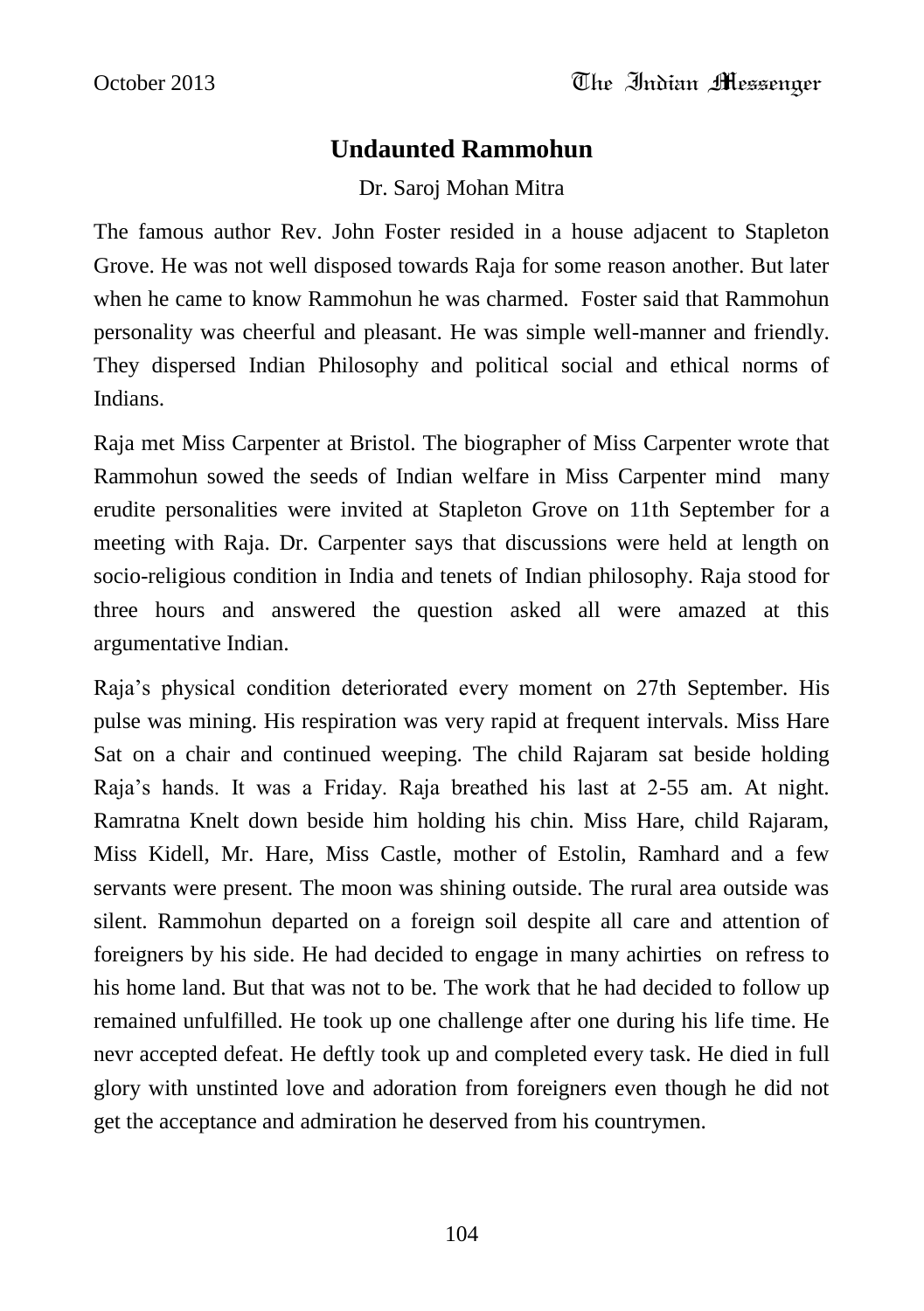# **The Gift of Sadharan Brahmo Samaj to Humanity - II**

#### Rajani Kanta Das

## **Creation from the standpoint of Epistemology**

The fact is that before Immanuel Kant no thinker clearly saw that save by an investigation of the necessity of thought operating in every act of our knowledge, in other words, of the laws that regulate the origin, processes and validity of knowledge (Epistemology), the relation of the First Principle to creation cannot be satisfactorily explained. Creation in this sense is an emanation, an eternal act of self manifestation or selfunfoldment. The etymology of the word *Srishte*. In Sanskrit also convey this sense; it does not mean "making". It is *swarga* or *bisharjanam* giving up of one's self. Kant, though he hit at the idea, could not carry it to its logical issue. Those who came after him – Fichte. Schelling and Hegal did it in their own way; and so the thinkers of the Brahmo Samaj- Dr. Brajendra Nath Seal, Nagendra Nath Chattopadhyaya, Dr. Hiralal Halder and, pre-eminently, Pandit Sitanath Tattwabhushan-have, following in the footsteps of the Western thinkers, tried to expound the subject to the best of their ability in consonance

with the principles of Natural Theism. The contribution of Rabindranath Tagore in this respect is unique. We are particularly indebted to Pandit Tattwabhushan who combined in himself the role of a *Bhakta-Sadhak* and that of a philosopher. The fact that we may not be able to bring ourselves to see eye to eye on any particular point or points with the Pandit does not detract from the value of his labours. A philosopher business is merely to interpret the relation of God with the world in conformity with the laws of human understanding, but not to pry into the green house of God as Creator, because it is not given to us as finite centres of consciousness, to comprehend how the Perfect Being manifests himself as limited self conscious spirits; and Pandit Tattwabhushan and others have openly admitted this as did Professor Deussen and others of the Western world. But inspite of that what the Pandit and other thinkers of the Brahmo Samaj have bequeathed to us deserves to be gratefully acknowledged and needs serious thinking on our part. What matters it even if we are debarred by the very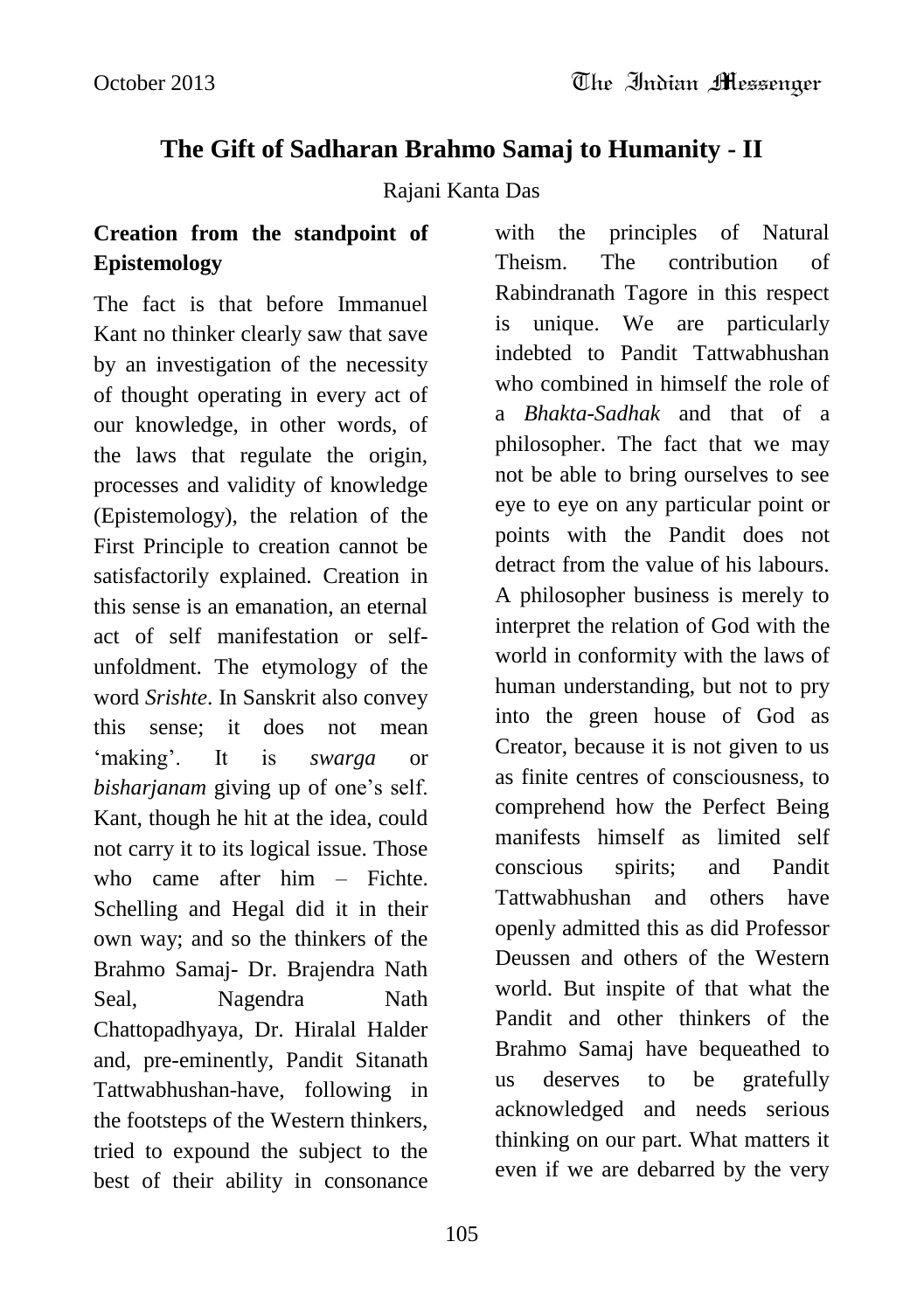constitution of our intellect from a knowledge of the how of our coming into being? It is certainly an *atiprasara* i.e. ultra vires of our intellectual endowment, as the Vedantic thinkers put it. Can a child have a knowledge of its birth in the mothers womb? But nevertheless our intellect is motherly enough to pacify our unlawful inquisitiveness by an assurance that my God would be no God at all without a moment of finitude in it. A God without a moment of finitude in it. A God without a moment of finitude is an impossible idea. And when we remember that the entire cosmic panorama is only a mode or aspect of His self-manifestation, we are at once given an infinite source of consolation and hope-"*That we are doomed to be saved*", as Pandit Sastri often preached from the pulpit. It is a source of consolation to our intellect as well as the mysteriously working Whole soul in us, and all shreads of anthropomorphic view of God and dross of materialistic idea of the relation between Him and ourselves fall off, just he is as Mr. X very well knows and feels that he is non-different from Xa the father, Xb, the master, Xc, the money earner and so forth and yet he is not wholly identical with the entities formed

with the co-efficients a,b,c. A 'mode' or "aspect" or *bidha* as Vedantic thinkers would have it, of a spiritual Being must also be spiritual. This is I think the real significance of the Vedantic view that there is nothing material in the universe; everything is spiritual, either evolutes or involutes of the one Atman. So also Hegel has it; - "What is rational is real and what is real is rational."

## **Metaphors are not helpful**

But the dictum *sutrey manigna eba* (Geeta) or that of the supporter and the supported (*ashray asrita*) with its unreconciled opposites adapted from the material world, as we conceive it in our unreflecting moods, is merely an illustration, a metaphor or imagery, and as such, viciously materialistic. Similarly, the statement of Ramanuja , the exponent of *Vishishtadwaitavad*, that God and the world are related as body and soul, is merely a metaphor and, does not help our thoughts to fill in the gap that is already implied in the two unreconciled opposites body and *atman*, which he is going to interpret. Our intellect in order to be satisfied, requires to see or to be naturally drawn into the internal links of its operational process from one category to another; and unless assertions or metaphors supply them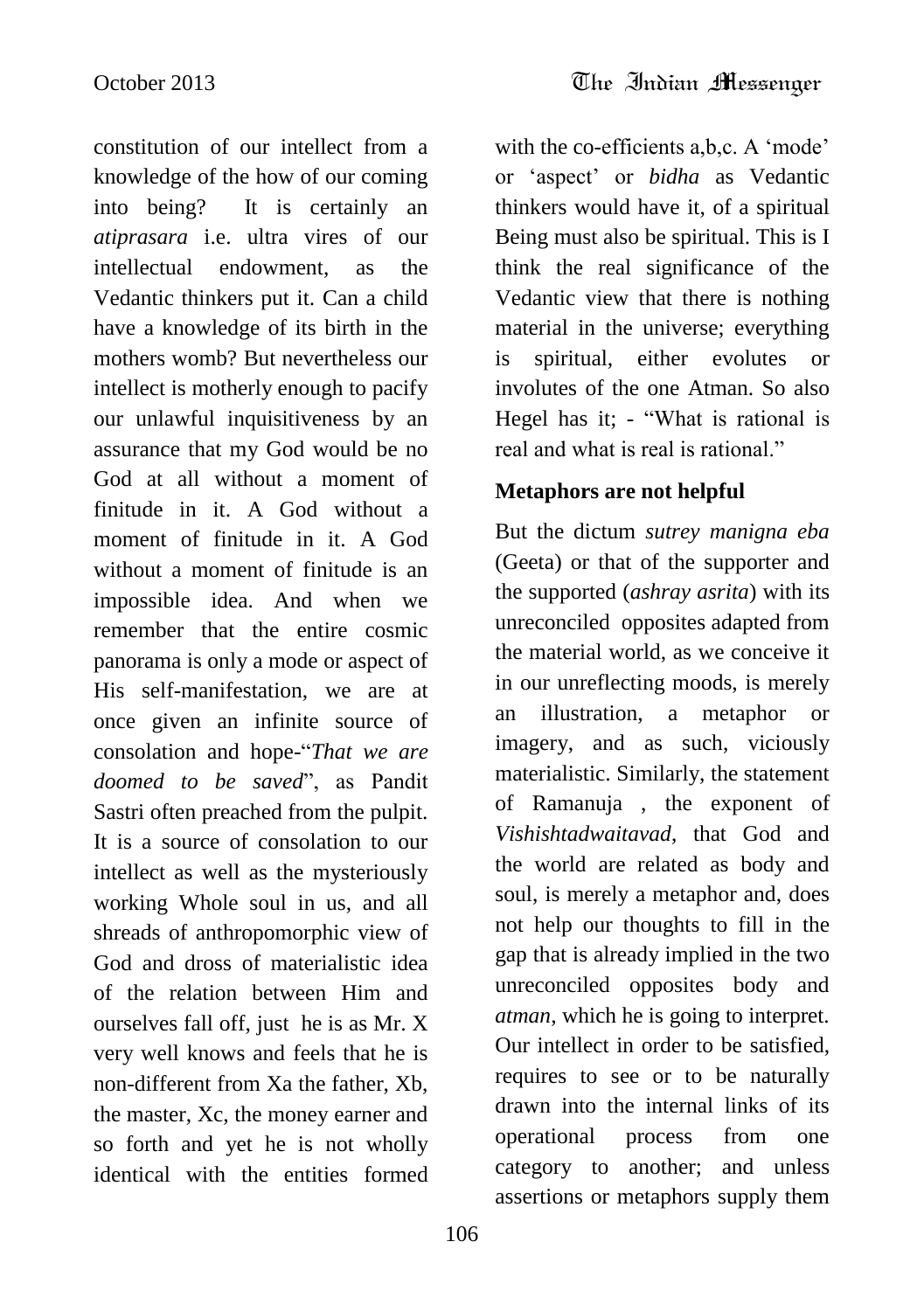views and opinions of the

we are not a whit wise than before. Brahmo Acharyas and thinkers, especially Pandit Tattwabhushan, took infinite pains to show what the necessity of thought really implies, and how, by an analysis of our beliefs in the world, in ourselves as spiritual beings and moral order of the universe, it can be shown that such beliefs necessarily imply a belief in an infinite and Perfect Being.

#### **Advantages of rational thinking**

It is true that no man got his God and religion by philosophy. Philosophy presupposes religion, but not religion, philosophy. But nevertheless a rationally thought out system raises the general cultural level of our race. What is more important is that it helps to cure the spirit of orthodoxy and fanaticism, tendency to overestimate the value of one side of a thing to the neglect of other sides, and makes a religious aspirant more attentive to the positive aspects of his faith than to its negative sides or those matters in which be differs from adherents of other faiths. Theists, as members of a protesting movement, whether of this country or of Europe or America, are specially vulnerable to this human weakness in that they are often more eager to criticize the

communities they have seceded from rather than to practice and develop the truths and present the beauty of their own faith. We have had occasion before to show in the columns of this paper how Sivanath took up his pen against a section of the Brahmos who in season and out of season raised the outcry: "We are not Hindus, we are not Hindus". Such an aggressive attitude bespeaks not only of a vacuum in the religious consciousness of the protestors but also betrays a deplorable ignorance of the silent but sure processes by which truth propagates itself. Sivanath was surprised to find that the same spirit of fault-finding and criticism vitiated the prospects of Mr. Voysey"s Theistic Church in England. I quote from Sivanath's Diary when he was on his way to visit England. "On the 11th May" writes Sivanath under date 12th, May (1888), "Our boat reached Marseilles, where an Englishman, named W.F. Hunt, with his wife boarded the steamer. By conversation with him I learnt that he was an English Theist and had for long been a member of Rev. Voysey"s Theistic Church. I had hearty talk with this couple about the Brahmo Samaj as well as Mr.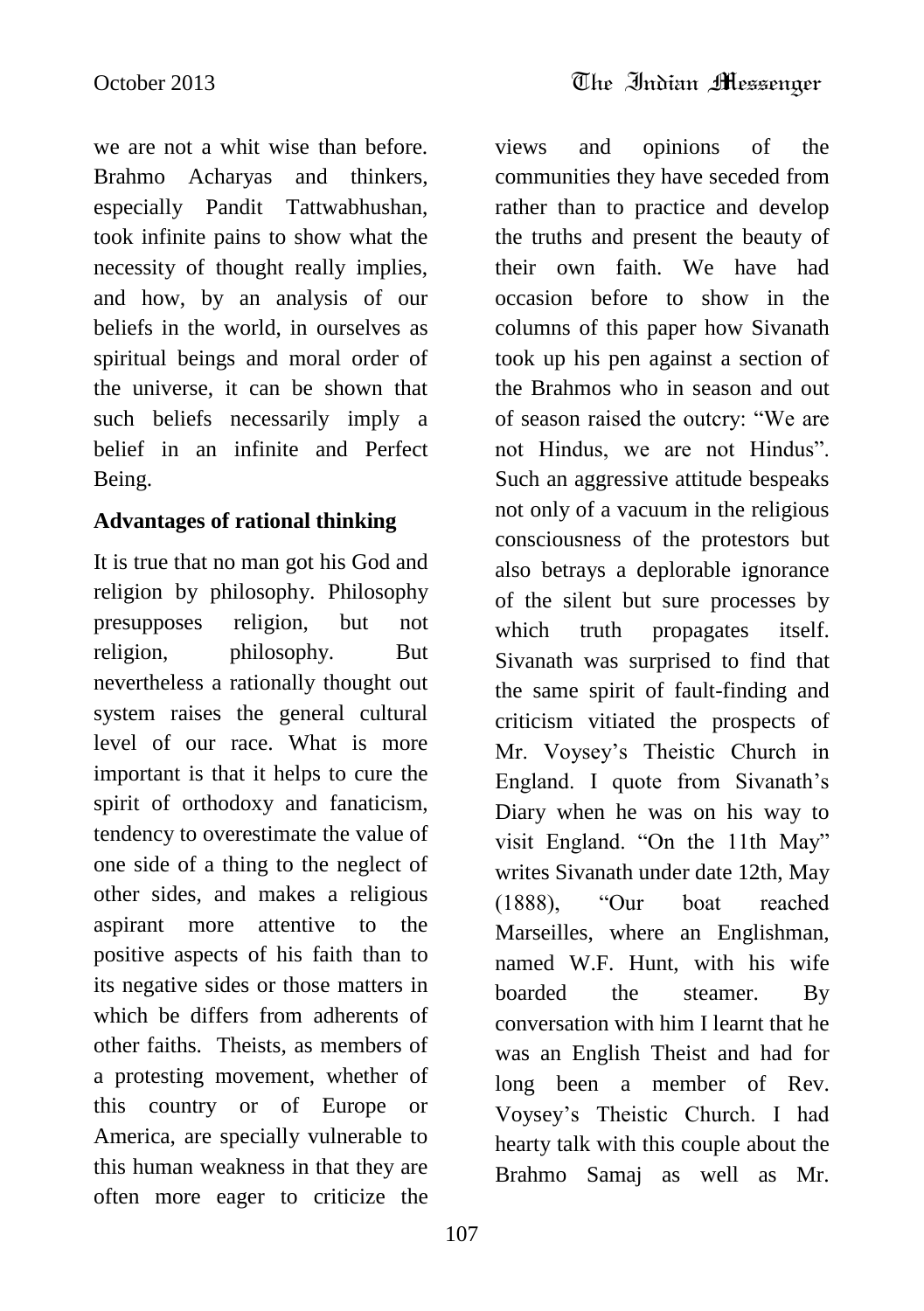Voysey"s works in England. From my conversation with Mr. and Mrs. Hunt it appeared to me that the Theistic movement in England had no life in it, was devoid of organization and incapable of taking initiative in any kind of work of public interest. It seemed to me that the Theists of England were eager merely to show to the people the errors of Christianity instead of implanting in their minds the beauty of Theism. It is for this reason I think that what the English Theists want to give to their countrymen does not find acceptance in their heart." While in London, Sivanath attended Mr. Voysey"s Church services off and on, and was confirmed in his impression. "Mr. Voysey", says Sivanath in his autobiography, "used to speak against Christianiy and Jesus Christ in season and out of season ; I did not like this, although I was charmed, so to speak, at the way in which he explained and preached the truths of liberal and universal spiritual religion".

### **No school of thought is complete**

No school of thought can take pride of having said the last say of this profound question of the relation between God and the world. Inspite

of this there are side issues on which almost every school has contributed or may yet contribute valuable hints or suggestions to earnest enquiriers. I give an example. Perplexed with the idea of continued progression from lesser to higher synthesis in the Hegelian dialectics of movement of thought which gave me no fixed stage to stand upon and moreover had in it the odour of an unsubtantiality of something., that is already enacted *subspecie aeternitatis* but is being relayed like a film of kinematograph, I approached Dr. Brojendra Nath Seal. In the discussion that followed the savant gave me a very practical suggestion that it is the transvaluation of values of life that is soaring higher and higher that I should have my ideas pinned upon and not on the anvil of some fixed stage. The hint appealed to me and made me ponder. As regards the element of unsubstantiality in our life's experience, I was, agreeably surprised to find that a realist and optimist like the poet Rabindranath Tagore could speak so feelingly in support of a practical aspect of the much maligned *mayavad* of the Sankarite school of thought.

(To be continued …)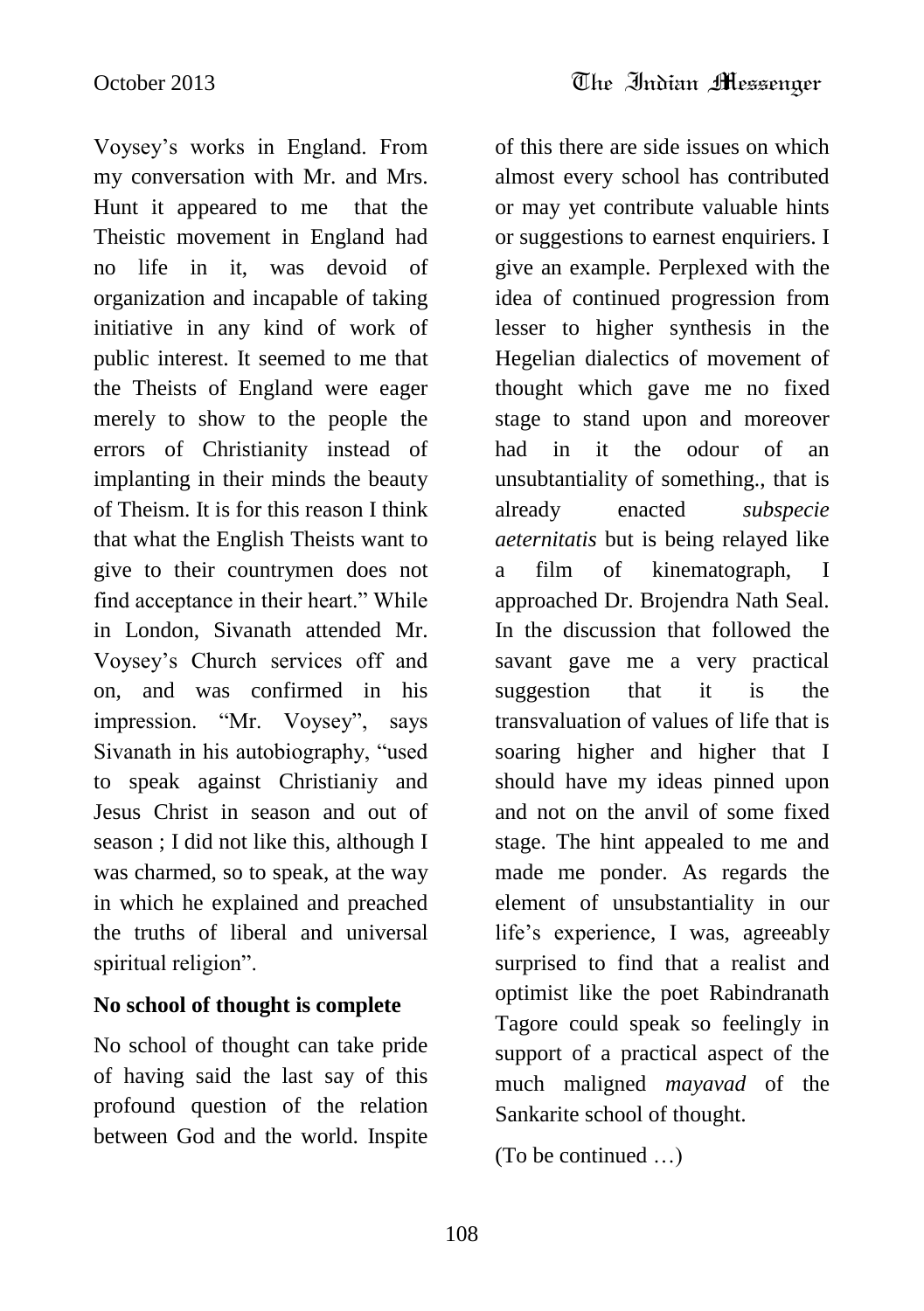# **Remembering Rammohun: A Personal Journey**

# Anjali Sen

# (On A Visit to Bristol in the year 2004)

(Continued from last issue …)

He submitted three papers before the Select Committee of the House of Commons - on the Revenue System in India, the Judicial system and one on the material condition of India. When the reform bill came up for discussion he was totally involved in it influencing the MP"s as far as possible. He also republished some of his Tracts for the benefit of his English friends.

He visited France where his name and fame had already spread in the scholarly circles. He remained there for three months. We are told that he was introduced to the French Emperor Louise Philippi and he had the honour of dining with him more than once. When he returned from France he had the satisfaction of seeing the appeal of his opponents regarding suttee rejected. So the two main purposes of his visit were successfully completed.

Miss Castle and Miss Kiddell were introduced to Rammohun by Dr. Carpenter when in London. The endless interviews, discussions and meetings had earned for him the love

and respect of all but at the same time it had physically wearied the Raja and he accepted the invitation of Miss Castle to rest for a while at her place in Bristol.

So he journeyed to Stapleton Grave in Bristol accompanied by Miss Hare (David Hare"s sister), Ramhari Das and Ramratan Mukhopadhyay. The Raja adopted son Rajaram was sent to Stapleton Grave earlier with the ladies.

In Bristol Rammohun attended the weekly service in Dr. Carpenter's Lewins Mead Chapel on two consecutive Sundays 8th and 15th September. This Lewins Mead Chapel has the unique distinction of having three of our Brahmo leaders preaching from its pulpit and these three great men have been honoured by marble plaques on the walls of the church, which I had the good fortune to see on a previous visit to Bristol.

On September 11, 1833 many intellectuals including Rev. John Foster essayist, Dr. Jerrard, Mr. Brush, Mr. Worseley, Mr. Spand were invited to Stapleton Grove to meet the Raja. All of them were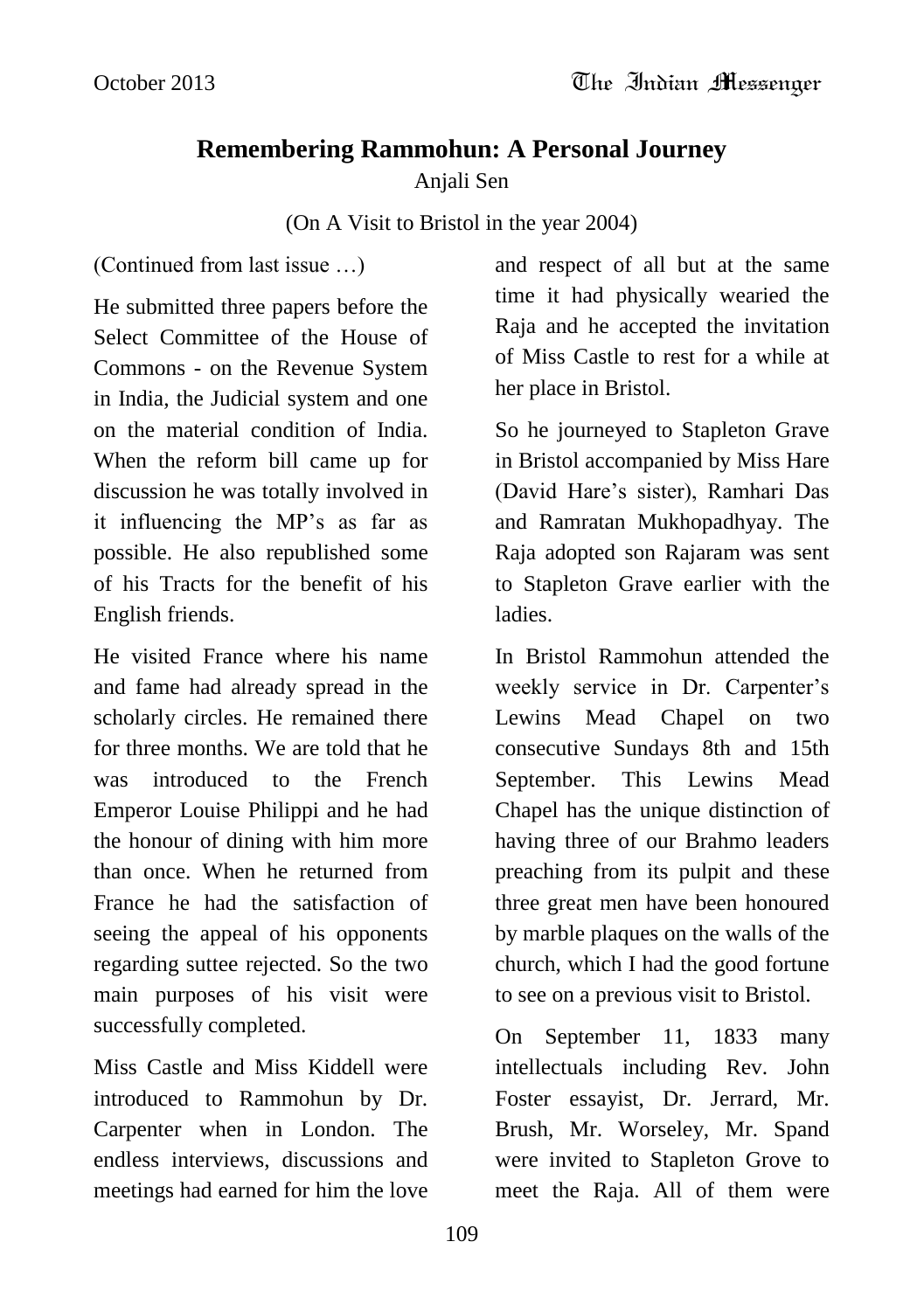greatly impressed by his magnetic personality, his logical mind and the faith of his convictions. For more than three hours at a stretch he answered all their queries.

Again on September 17, 1833 there was another gathering of friends who discussed various issues with the Raja. Though a little tired his enthusiasm was undiminished. Rammohun"s presence made the English people aware as never before of the dignity, the culture and the piety of the race they had conquered in the East.

19th September 1833 - was the begining of the end - the Raja developed a fever. During the days following the best doctors attended to him and Miss Hare and others looked after him with devotion, yet the fever and the headache raged on and eventually he succumbed to it thousands of miles away from his native Bengal.

On 21st September, Saturday Dr. J. B. Eastin who was attending to him from the begining fetched another physician, Dr. Prichard. The Raja was glad to see Prichard. Throughout the days of his illness much of the time he seemed to be in meditation.

22nd September Sunday, the Raja spent a restless night and Dr. Prichard came once again to see him. In the evening he seemed slightly better and he remarked that when Prichard, Hare and Estlin were all attending him, then even if Death should come to him, he would know for sure that the best help was made available for him. Did he have a premonition of impending death? I wonder.

On 23rd September Monday his condition deteriorated and the anxious Miss Hare suggested that another physician should also be consulted. Accordingly that evening Dr. Carrick was brought in by Dr. Prichard. The Raja complained of great pain in the head and according to the treatment of the times leeches were applied to relieve the pain. The relief was temporary.

25th September Wednesday - the restlessness increased and Mr. Hare who was constantly beside the Raja looked concerned and grieved. The Raja still said a few words but was definitely deteriorating and there were fits of spasm at times. He spent a sleepless night but in the morning he thanked everyone for all that that they were doing for him.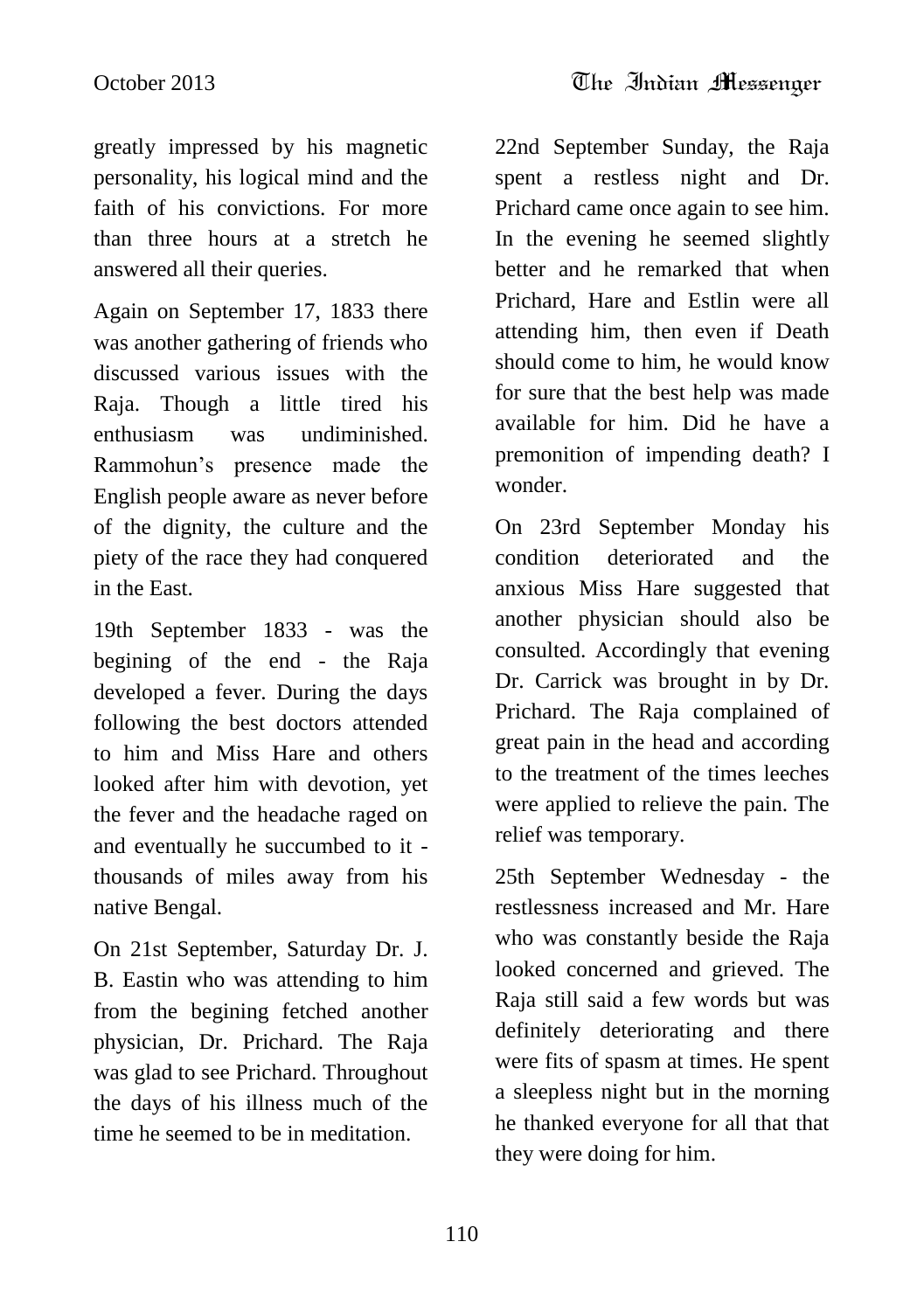Next night no one could sleep, Miss Kindell, Miss Castle, Miss Hare, Mr. John Hare, Rajaram were all beside him. Cold compress and cold water was put on his head to relieve the intense pain, yet the extremities, his hands and feet were getting cold and had to be rubbed.

27th September Friday A gloriously bright moon flooded the outside while inside all the valiant effort of this group of admirers was reduced futile and the great soul slowly slipped away beyond all pain and suffering. At 2.25 A.M. the Raja breathed his last with the final chant of "Aum" - so dear so sacred to him.

His friends desired that the rites of the faith he held should be followed so Ramratan recited Sanskrit slokas and then said a prayer in Bengali.

In those days in England it was customary to have masks made when important people died, accordingly next morning a sculptor came to take the measurements of the Raja"s face and head. [This mask was brought back to India by Sivanath Sastri and he presented it to the Bangiyo Sahitya Sabha] Also Dr. Estlin and Mr. Hare went into the city to arrange for a medical examination of Raja"s body.

The examination was done and the report said that the brain was inflamed and fluid had accumulated in the head. The lungs and stomach were free from any ailment.

(To be continued …)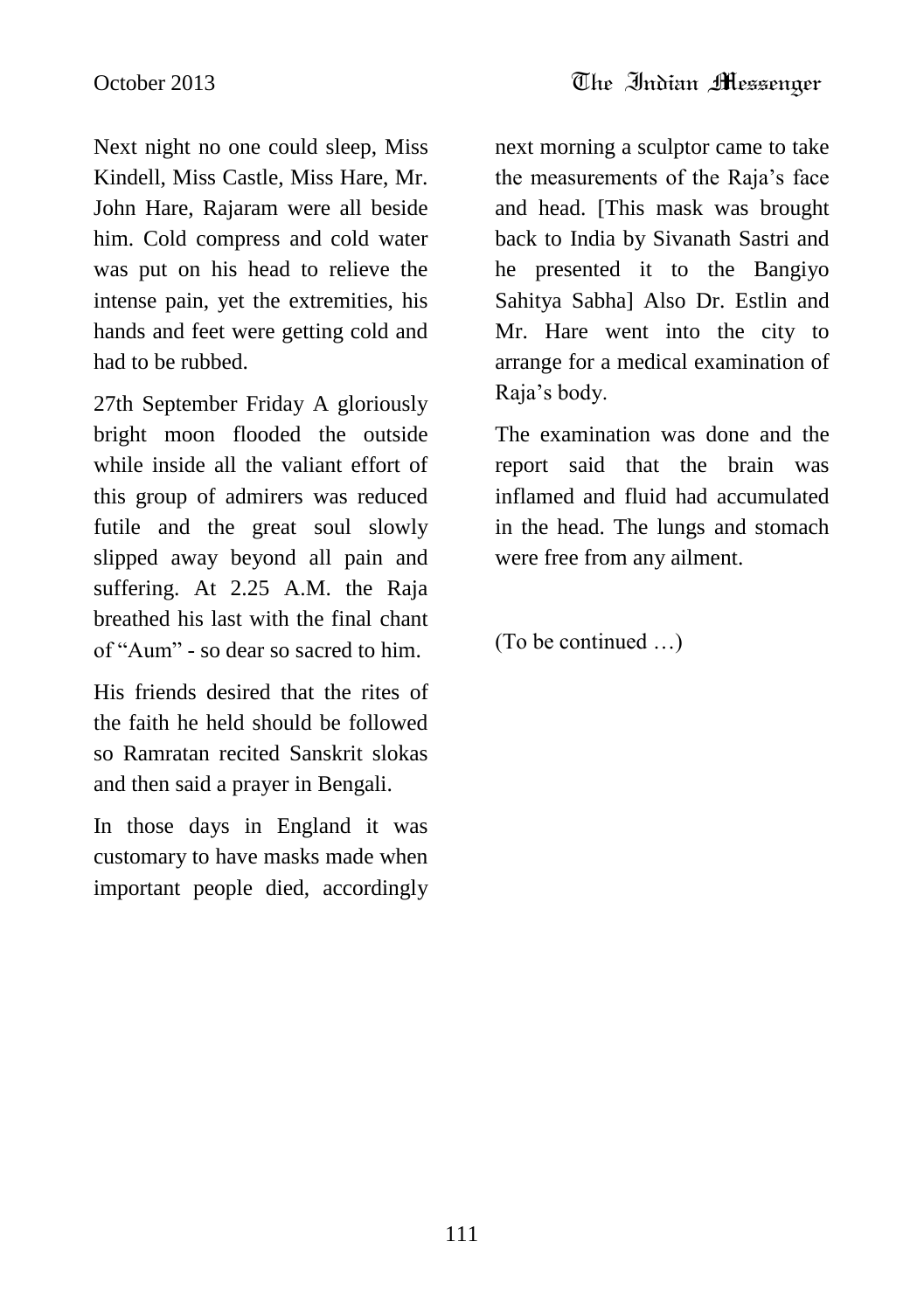# **Rediscovered ivory bust of Raja Rammohun Roy unveiled in Bristol, England**

A previously unknown but magnificent miniature ivory portrait bust of Raja Rammohun Roy by the famous English nineteenth-century ivory carver, Benjamin Cheverton (1796-1876), was unveiled at the annual Commemoration for Raja Rammohun Roy on 22 September at Arnos Vale Cemetery, Bristol, England, by the British art historian and dealer David Wilson. The commemoration marked the anniversary of the death of Rammohun Roy, the political and religious thinker and founder of the Brahmo Samaj, who died in Bristol in September 1833.

The ivory portrait bust, owned by an English private collection, has been studied by Dr Wilson, whose expertise includes eighteenth and nineteenth century portrait busts. He reported that the ivory portrait, whose existence and whereabouts had gone unrecorded by earlier scholars, had in fact been made in 1832, and is noted in Cheverton's studio accounts, which will be published for the first time (along with the ivory bust of Rammohun Roy) in a new book on Cheverton in 2014.

Cheverton is famous for making reduced-size replicas in ivory of life-size marble busts by the greatest sculptors working in Victorian Britain and in eighteenthcentury London. There are many examples of Cheverton"s ivories (usually only four inches high, and sometimes smaller) in major world museums, including the Victoria and Albert Museum and the Science Museum, London, and the Art Gallery of Ontario, Canada. With the aid of a reducing machine - a "threedimensional pantograph" - which he developed with John Isaac Hawkins in 1828, Cheverton was able to produce reduced facsimiles in ivory of busts in marble or other materials. Cheverton"s busts demonstrate considerable refinement and delicacy of execution, and are highly collectible and sought-after.

Dr Wilson noted that Cheverton"s bust of Rammohun Roy is an exact replica in miniature of a life-size portrait bust of Rammohun made in London in 1832 by one of the most prominent sculptors working there, George Clarke, who suddenly died in 1842, aged only 46. Clarke had perfected his skills as a sculptor in the workshop of the greatest sculptor of the early Victorian age, Sir Francis Chantrey.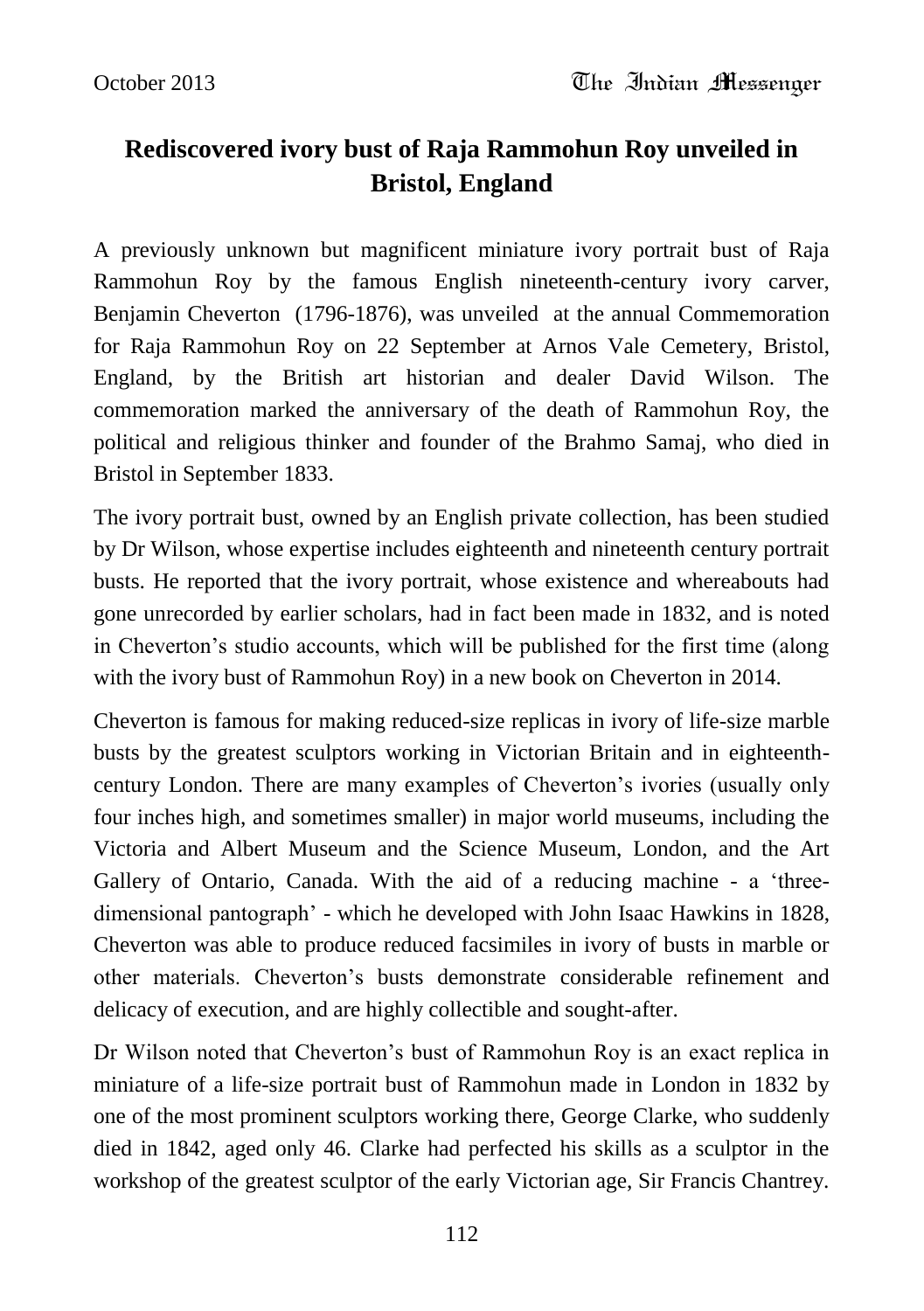Contemporary press accounts attest to Clarke"s virtuosity and abilities, and indicate that had he lived longer he would have held the most eminent position amongst British sculptors. Clarke"s bust of Rammohun Roy is missing, but a lifesize plaster cast replica of the bust made by Clarke, since damaged and painted white to resemble marble, is in the library of the Sadharan Brahmo Samaj in Kolkata, the gift in 1936 of a descendant of Dwarkanath Tagore.

Dr Wilson said "the bust by Clarke is the only portrait bust for which Rammohun Roy actually gave sittings to a sculptor." Rammohun had a personal dislike of portraits and personal adulation, but agreed to sit to the sculptor as a favour to Basil Montagu, whose own bust had earlier been carved by Clarke. Montagu was a friend of Rammohun Roy. Cheverton applied his reducing machine to Clarke"s bust to make the miniature Ivory replica. The ivory replica was purchased by Clarke in 1832.

Dr Wilson said, "Rammohun Roy had his features immortalised by one of the greatest artists of the day, George Clarke, and therefore Cheverton"s exact replica in ivory of Clarke"s missing bust is very significant in the iconography of Rammohun Roy. It is the best and most accurate three-dimensional likeness of Rammohun Roy in existence, and it is probably the most exotic, interesting and important of all ivory busts made by Cheverton.'

> Press Release on 22<sup>nd</sup> September, 2013 at Bristol by Mr. David Wilson Enquires should be directed to [info@davidwilsonfineart.com](mailto:info@davidwilsonfineart.com)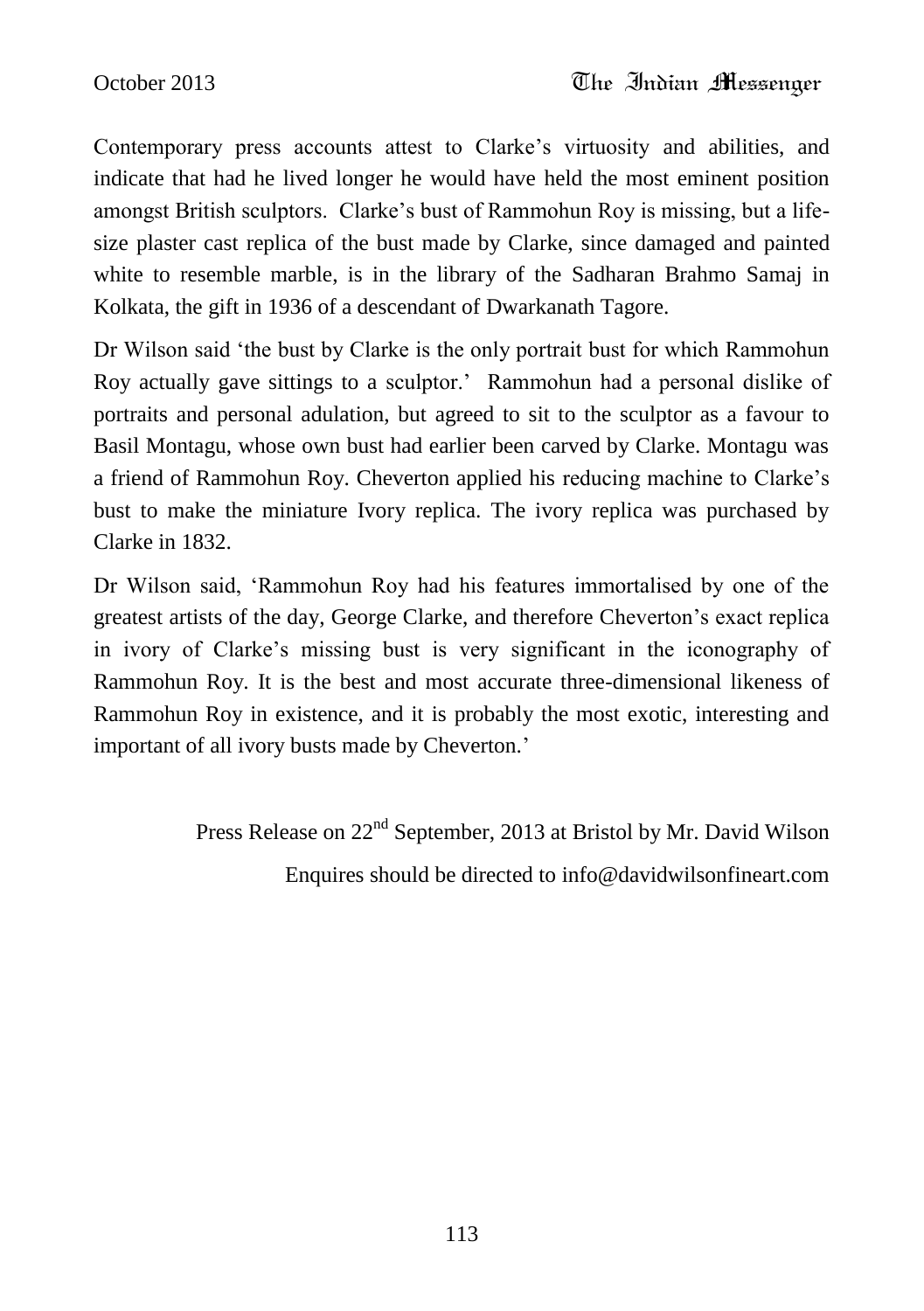# **NOTICE**

#### **SADHARAN BRAHMO SAMAJ Annual Election of Sadharan Brahmo Samaj: 2013 - 2014**

#### **(A) Election of Office-bearers:**

Nominations are invited for the under mentioned posts of the Sadharan Brahmo Samaj for 2013-2014 from amongst the valid members of the Sadharan Brahmo Samaj. The name for each post shall be duly proposed and seconded in writing by two valid members with their full addresses and with written consent from the candidate with his address. Eligible candidate must be at least 25 years of age and must posses the qualification of membership under rule 6 (Kha). Officebearers shall be resident of Kolkata or its neighborhood. All nominations must reach the Samaj Office within 5 p.m. on or before  $24<sup>th</sup>$  November, 2013. Names of valid candidates after scrutiny will be put up on the Samaj Notice Board on 01.12.2013 after 5 p.m. The last date for withdrawal of candidature will be 08.12.2013 by 5 p.m. after which date no withdrawal will be admissible.

#### Post of Office-bearers

| 1. President             |       | ()ne                |
|--------------------------|-------|---------------------|
| 2. Secretary             | $---$ | <b>One</b>          |
| 3. Assistant Secretaries |       | Not more than three |
| 4. Treasurer             |       | ()ne                |

#### **(B) Election of Members of General Committee for 2013-2014:**

Members of the Sadharan Brahmo Samaj willing to stand as candidate for election to the General Committee of the Sadharan Brahmo Samaj for 2013-2014 are requested to send their full names and addresses to the undersigned on or before 24.11.2013 within 5 p.m. at the Samaj Office. Candidates must be members of Sadharan Brahmo Samaj for at least three years, must have completed 25 years of age and possess the qualifications of members under rule 6 (Kha) under rule 20 read with Bye-law 2 as amended on 06.12.1969. Kolkata members should be residents of Kolkata postal zone and Howrah town. Names of valid candidates after scrutiny will be put up on the Sadharan Brahmo Samaj Notice Board on 01.12.2013 after 5 p.m. The last date for withdrawal of candidates will be 08.12.2013 by 5 p.m. after which date no withdrawal will be admissible.

211, Bidhan Sarani, Secretary Secretary

20.08.2013 Samita Das Kolkata - 700006 Sadharan Brahmo Samaj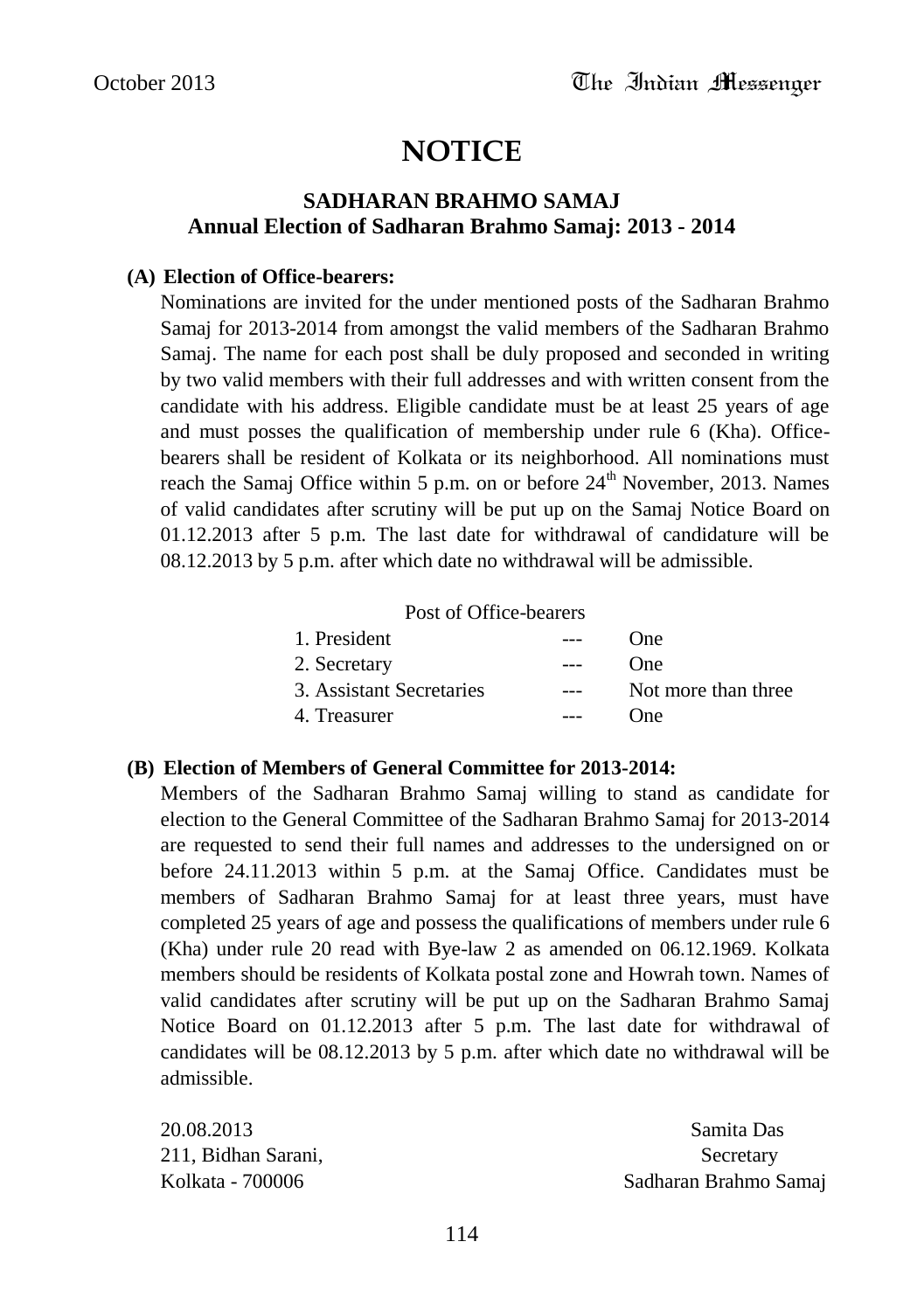# **NOTICE**

#### **SADHARAN BRAHMO SAMAJ Annual General Meeting to be held on 27/01/2014 Sunday at 6 P.M. Venue: Sadharan Brahmo Samaj Prayer Hall**

#### **AGENDA**

- 1. President"s speech under Rule 14.
- 2. Annual Report of the Sadharan Brahmo Samaj for 2012-2013
- 3. Audited Accounts of the Sadharan Brahmo Samaj for 2012-2013 (March, 2013)
- 4. Declaration of the results of the Election of the office bearers of the Sadharan Brahmo Samaj for 2013-2014
- 5. Declaration of the results of the Election of the members of the General Committee of Sadharan Brahmo Samaj for 2013-2014 (Kolkata & Mofussil)
- 6. Greetings
- 7. Appointment of Auditor for 2013-2014
- 8. Miscellaneous.

Members of the Sadharan Brahmo Samaj are requested to attend.

Date: 20.09.2013 Samita Das 211, Bidhan Sarani, Secretary

Kolkata - 700006 Sadharan Brahmo Samaj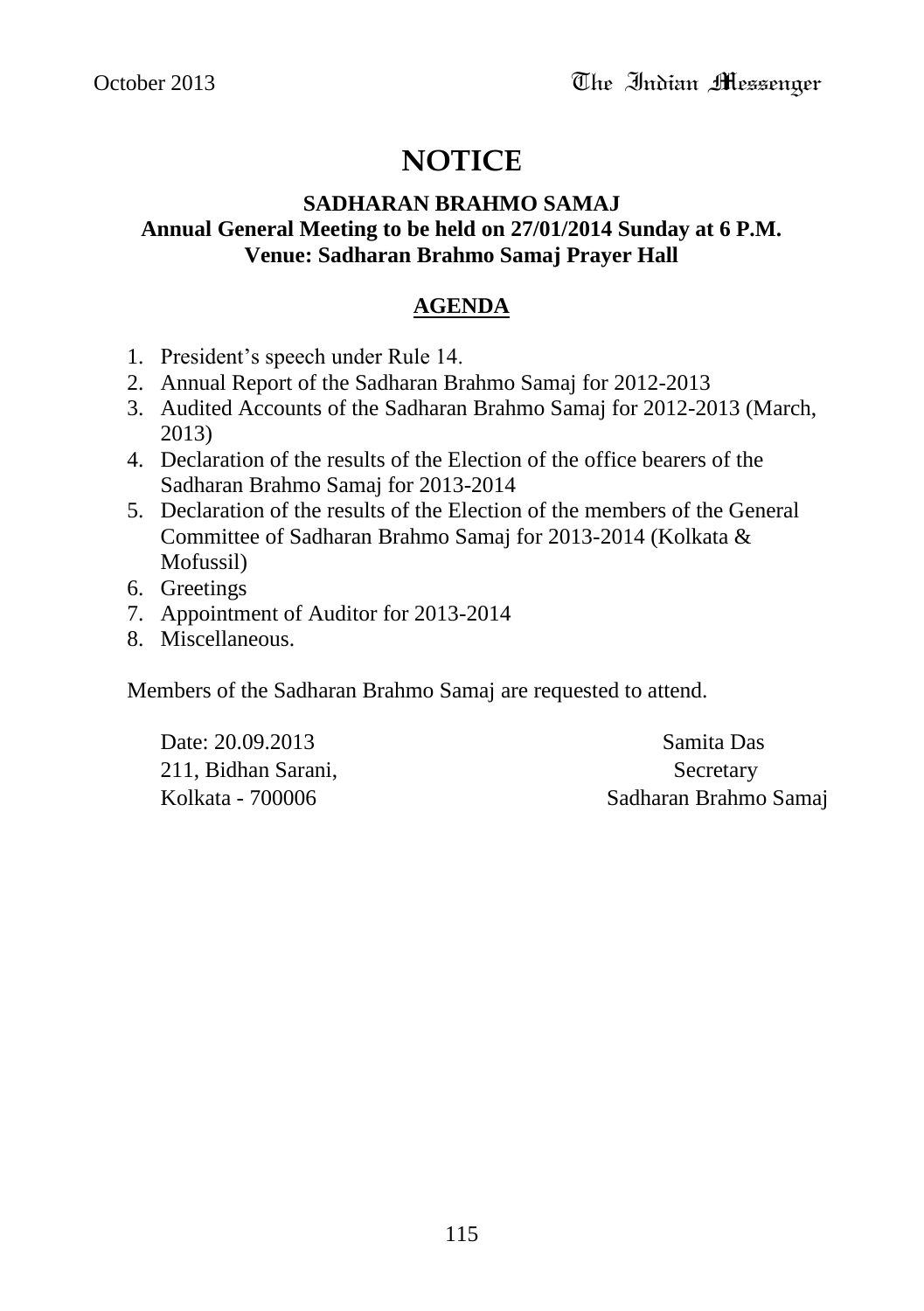#### **Acknowledgement For the month of August 2013**

### **Donation**

| DN/GL<br>No. | <b>Donor's Name</b>                                   | <b>Occasion</b>                                                                                                          | <b>Purpose</b>              | <b>Amount</b><br>(Rs.) |
|--------------|-------------------------------------------------------|--------------------------------------------------------------------------------------------------------------------------|-----------------------------|------------------------|
|              |                                                       |                                                                                                                          |                             |                        |
| $DN/a-694$   | Sm. Bina Das                                          |                                                                                                                          | Mahila Bhavan<br>Fund       | $200/-$                |
| $DN/a-695$   | Sm. Nandini Raha                                      | <b>Sweet for Children</b><br>on the occasion of<br>109 <sup>th</sup> birthday of<br>father Late<br>Hemendra Nath<br>Raha | Balya Bhavan<br>Fund        | $100/-$                |
| $DN/a-696$   | S.S.<br>Accomodations                                 | For Independence<br>day. Sweets for                                                                                      | Balya Bhavan<br>Fund        | $500/-$                |
|              |                                                       | Mahila Bhavan<br>and Balya Bhavan                                                                                        | Mahila Bhavan<br>Fund       | $500/-$                |
| GL-1009      | Dr. Gopal Dutta                                       |                                                                                                                          | <b>General Fund</b>         | $1,000/-$              |
| GL-1018      | Sri Sibnath Seal                                      | In memory of Late<br>Sandhya Seal                                                                                        | <b>General Fund</b>         | $500/-$                |
| GL-1019      | Sm Sudakshina<br>Kundu Mukherjee<br>& Sm. Indrani Roy |                                                                                                                          | Tattvakaumudi<br>Fund       | $500/-$                |
| GL-1001      | Do                                                    |                                                                                                                          | Indian<br>Messenger<br>Fund | $500/-$                |
| GL-1029      | Sm. Surupa Datta<br>& Sri Subrata Dutta               | Bhadrotsava 2013                                                                                                         | <b>General Fund</b>         | $500/-$                |
| GL-1030      | Sm. Madhulika<br>Ghosh                                |                                                                                                                          | Bhadrotsava<br>Fund         | $500/-$                |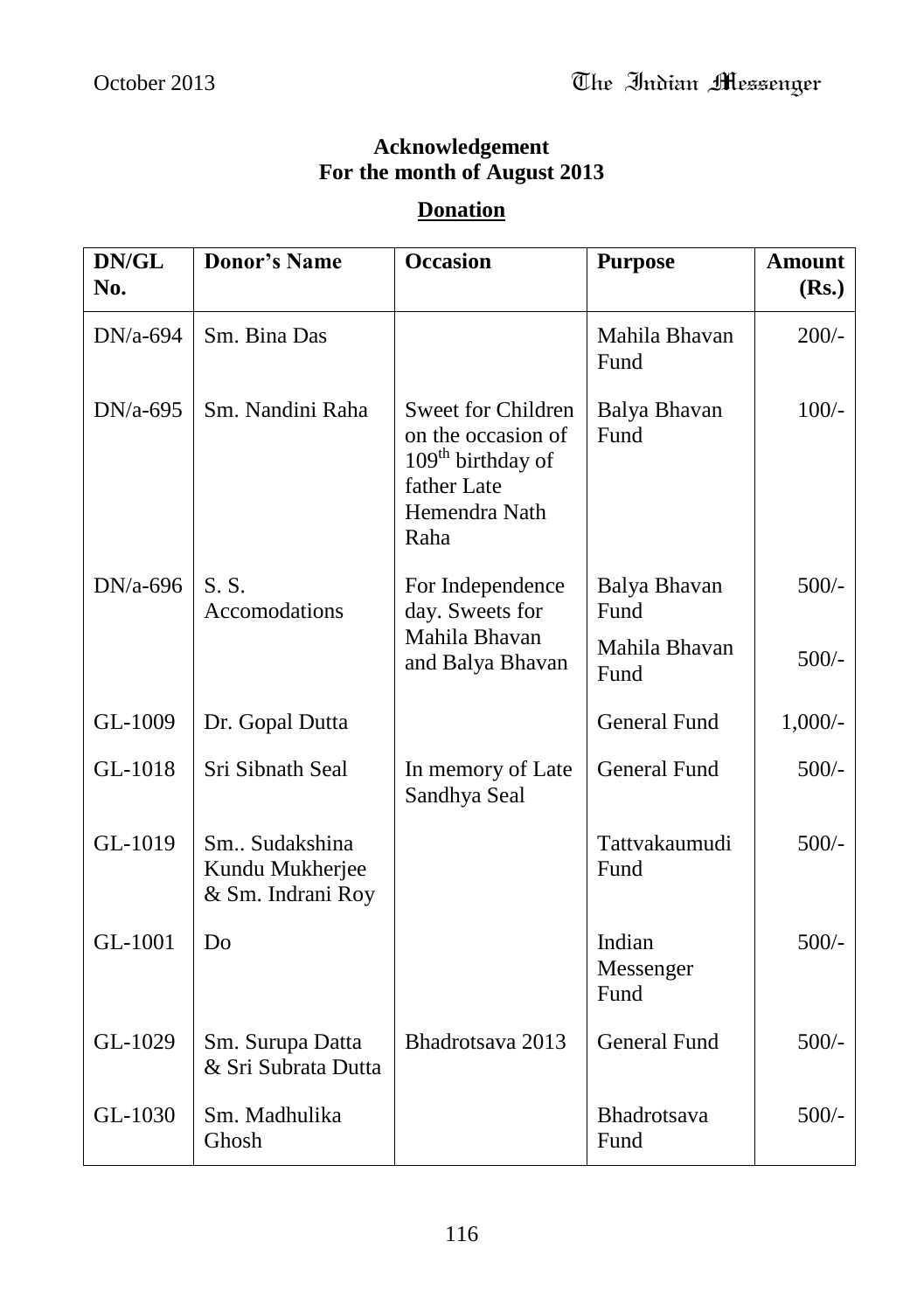| GL-1031 | Dr. Sunanda Roy<br>Choudhury | <b>Bhadrotsava</b><br>Fund | $100/-$    |
|---------|------------------------------|----------------------------|------------|
| GL-1036 | Sm. Mira Roy                 | <b>Bhadrotsava</b><br>Fund | $400/-$    |
| GL-1037 | Sri Biswajit Roy             | Bhadrotsava<br>Fund        | $300/-$    |
| GL-1040 | Sm. Sabita Moitra            | I.B.F. Fund                | $3,000/$ - |

# **Trust Fund (New)**

| T.F. No. | <b>Donor's Name</b> | Name of T.F.                            | Purpose | Amount<br>(Rs.) |
|----------|---------------------|-----------------------------------------|---------|-----------------|
| TF-762   | Sm. Indrani Roy     | $\vert$ Indrani Roy TF $\vert$ D.O. A/c |         | $500/-$         |

# **Trust Fund (Addition)**

| <b>T.F. No.</b> | <b>Donor's Name</b>                                       | Name of T.F.                                                       | <b>Purpose</b>        | <b>Amount</b><br>(Rs.) |
|-----------------|-----------------------------------------------------------|--------------------------------------------------------------------|-----------------------|------------------------|
| TF-756          | <b>Sm Chitra Roy</b>                                      | Late Rabindra<br>Mohan and Late<br>Subodh Bala<br><b>Biswas TF</b> | Balya Bhavan<br>Fund  | $2,000/$ -             |
| TF-757          | Sm. Sudakshina<br>Kundu Mukherjee<br>& Sm. Indrani<br>Roy | Ranu Kundu TF                                                      | <b>Education Fund</b> | $500/-$                |
| <b>TF-758</b>   | Do                                                        | Rekha Kundu<br>TF                                                  | Balya Bhavan<br>Fund  | $500/-$                |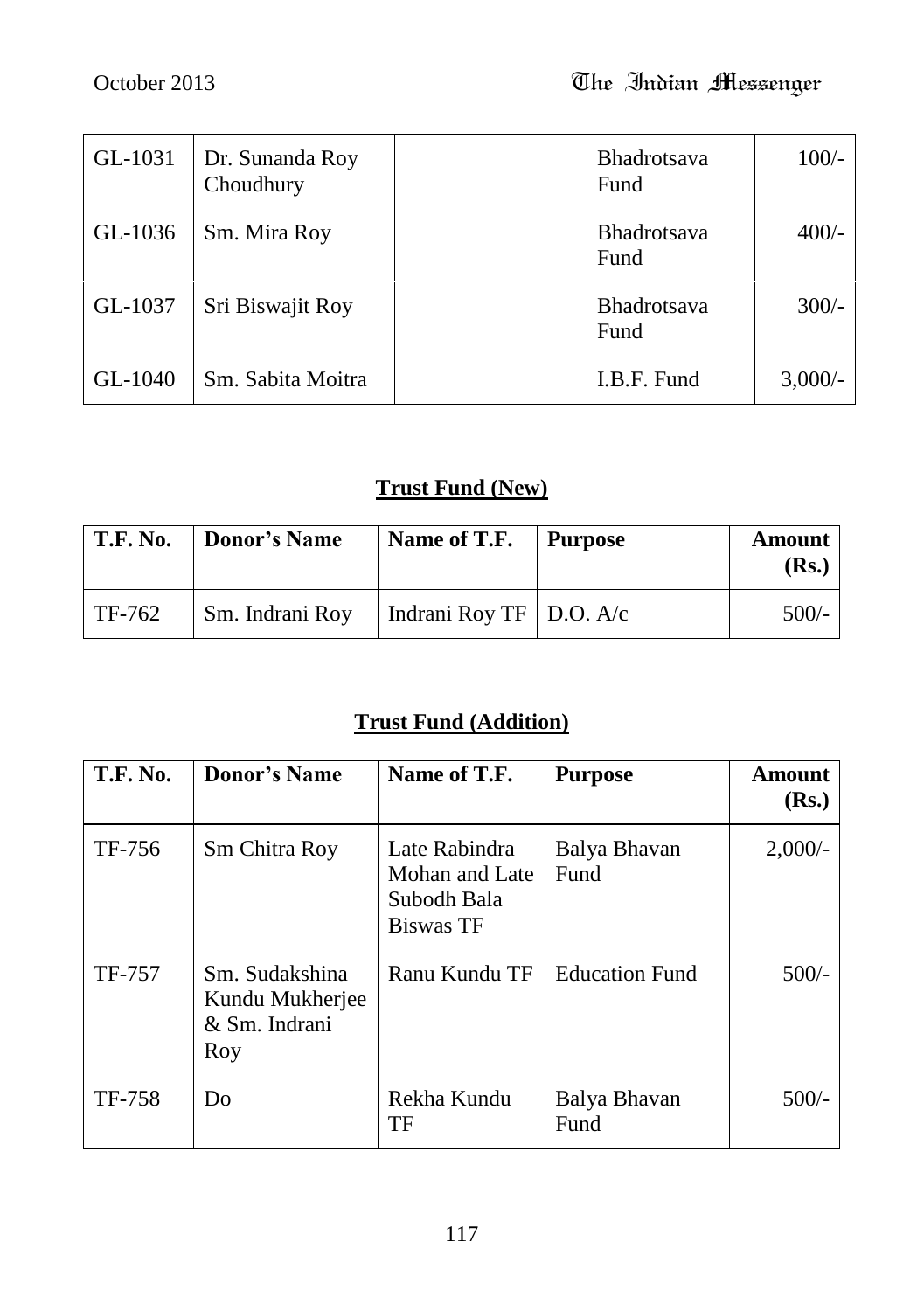| TF-759 | Do | Ashok K.<br>Kundu                  | Balya Bhavan<br>Fund | $500/-$ |
|--------|----|------------------------------------|----------------------|---------|
| TF-760 | Do | Prabhat K.<br>Kundu TF             | General Fund         | $500/-$ |
| TF-761 | Do | Robi Kundu &<br>Indira Kundu<br>TF | <b>General Fund</b>  | $500/-$ |

# **An Appeal**

The Sadharan Brahmo Samaj mandir is situated in an area of the city which is notorious for waterlogging. In the 135 years of its life the structure of the Mandir had to fight against this yearly hazard, suffering damages to its foundation and flooring. As most members visit the Mandir in January the damage to the plinth and the flooring escapes their notice.

It is urgently necessary to relay the flooring and strengthen the structure of the Mandir building. The estimate made by an engineer for the necessary work has come to 6 Lakhs.

We appeal to all Brahmo friends and well wishers to contribute liberally so that this necessary work may be taken up as early as possible.

| Samita Das | Kum Kum Banerjee      | Samir Das |
|------------|-----------------------|-----------|
| Secretary  | President             | Treasurer |
|            | Sadharan Brahmo Samaj |           |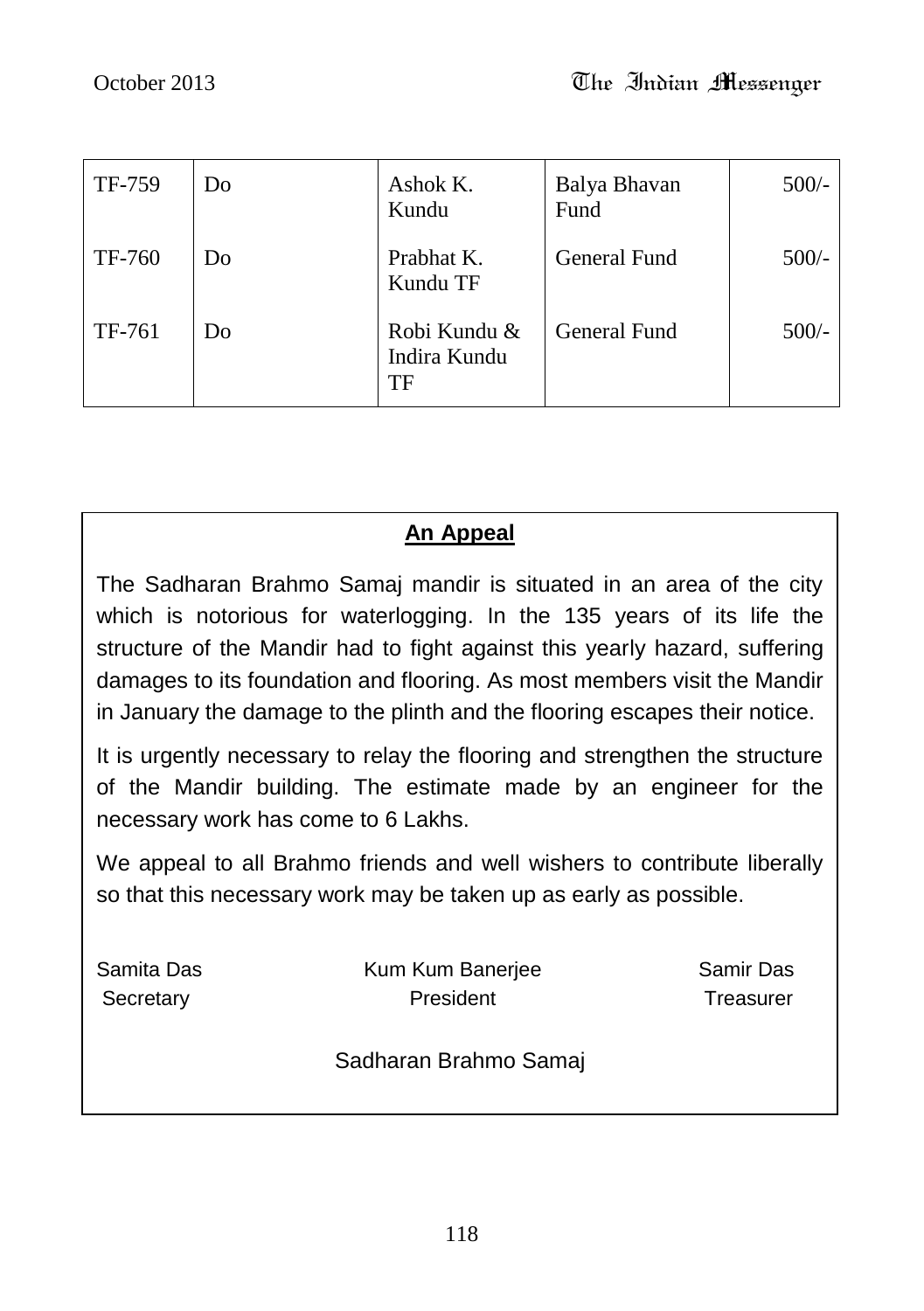#### **SUBSCRIPTION FORM**

I/We wish to subscribe "The Indian Messenger" and agree to abide by your rules and regulations.

Name of the subscriber: **Type of membership :** Individual ( ) / Institutional ( ) **Subscription period :** One Year ( ) / Two Years ( ) **Type of Media** : Print Copy ( ) / Digital Copy ( ) **Name of organization(For Institution):\_\_\_\_\_\_\_\_\_\_\_\_\_\_\_\_\_\_\_\_\_\_\_\_\_\_\_\_\_\_\_\_\_\_\_ Address: \_\_\_\_\_\_\_\_\_\_\_\_\_\_\_\_\_\_\_\_\_\_\_\_\_\_\_\_\_\_\_\_\_\_\_\_\_\_\_\_\_\_\_\_\_\_\_\_\_\_\_\_\_\_\_\_\_\_ \_\_\_\_\_\_\_\_\_\_\_\_\_\_\_\_\_\_\_\_\_\_\_\_\_\_\_\_\_\_\_\_\_\_\_\_\_\_\_\_\_\_\_\_\_\_\_\_\_\_\_\_\_\_\_\_\_\_\_\_\_\_\_\_\_\_\_ Pin Code:\_\_\_\_\_\_\_\_\_\_\_\_\_\_\_District:\_\_\_\_\_\_\_\_\_\_\_\_\_\_\_\_\_\_\_\_\_\_\_\_\_\_\_\_\_\_\_\_\_\_\_\_\_ State:\_\_\_\_\_\_\_\_\_\_\_\_\_\_\_\_\_\_\_\_\_\_\_\_\_\_Country:\_\_\_\_\_\_\_\_\_\_\_\_\_\_\_\_\_\_\_\_\_\_\_\_\_\_\_\_ Email:\_\_\_\_\_\_\_\_\_\_\_\_\_\_\_\_\_\_\_\_\_\_\_\_\_\_\_\_Mobile/Phone:\_\_\_\_\_\_\_\_\_\_\_\_\_\_\_\_\_\_\_\_\_ Amount: (in figures)\_\_\_\_\_\_\_\_\_\_(in words)\_\_\_\_\_\_\_\_\_\_\_\_\_\_\_\_\_\_\_\_\_\_\_\_\_\_\_\_\_\_\_ DD/Cheque No.\_\_\_\_\_\_\_\_\_\_\_\_\_\_\_\_\_\_\_Date:\_\_\_\_\_\_\_\_\_\_\_\_\_\_\_\_\_ Bank Name: DD/Cheque in favor of "Sadharan Brahmo Samaj" Payable at Kolkata**

| Signature:          | Date | Seal |
|---------------------|------|------|
| (For Institutions): |      |      |

**-------------------------------------------------** Cut Here **-------------------------------------------------**

| One year (12 issues)<br><b>Membership</b> |                   |                     | Two years (24 issues) |                     |
|-------------------------------------------|-------------------|---------------------|-----------------------|---------------------|
|                                           | <b>Print Copy</b> | <b>Digital Copy</b> | <b>Print Copy</b>     | <b>Digital Copy</b> |
| Individual                                | Rs 200/-          | Rs. 100/-           | Rs 360/-              | Rs. 180/-           |
|                                           | & 10 US\$         | & 5 US\$            | & 20 US\$             | & 8 US\$            |
| Institutional                             | Rs 240/-          | Rs. 100/-           | Rs 440/-              | Rs. 180/-           |
|                                           | & 10 US\$         | & 5 US\$            | & 20 US\$             | & 8 US\$            |

**Kindly correspond to** The Editor, The Indian Messenger Sadharan Brahmo Samaj 211, Bidhan Sarani, Kolkata – 700006, India

**Telephone:** (+91) (33) 22412280 **Email:** brahmosamaj.sadharan@gmail.com **Website:** www.thesadharanbrahmosamaj.org

For Institutional Subscribers 2 copies will be send to the same address.<br>Dirital conics will be sent to the serieteral small ID in DDE fermet. Please Note the above Subscriptions include the postal charges. Digital copies will be sent to the registered email ID in PDF format.